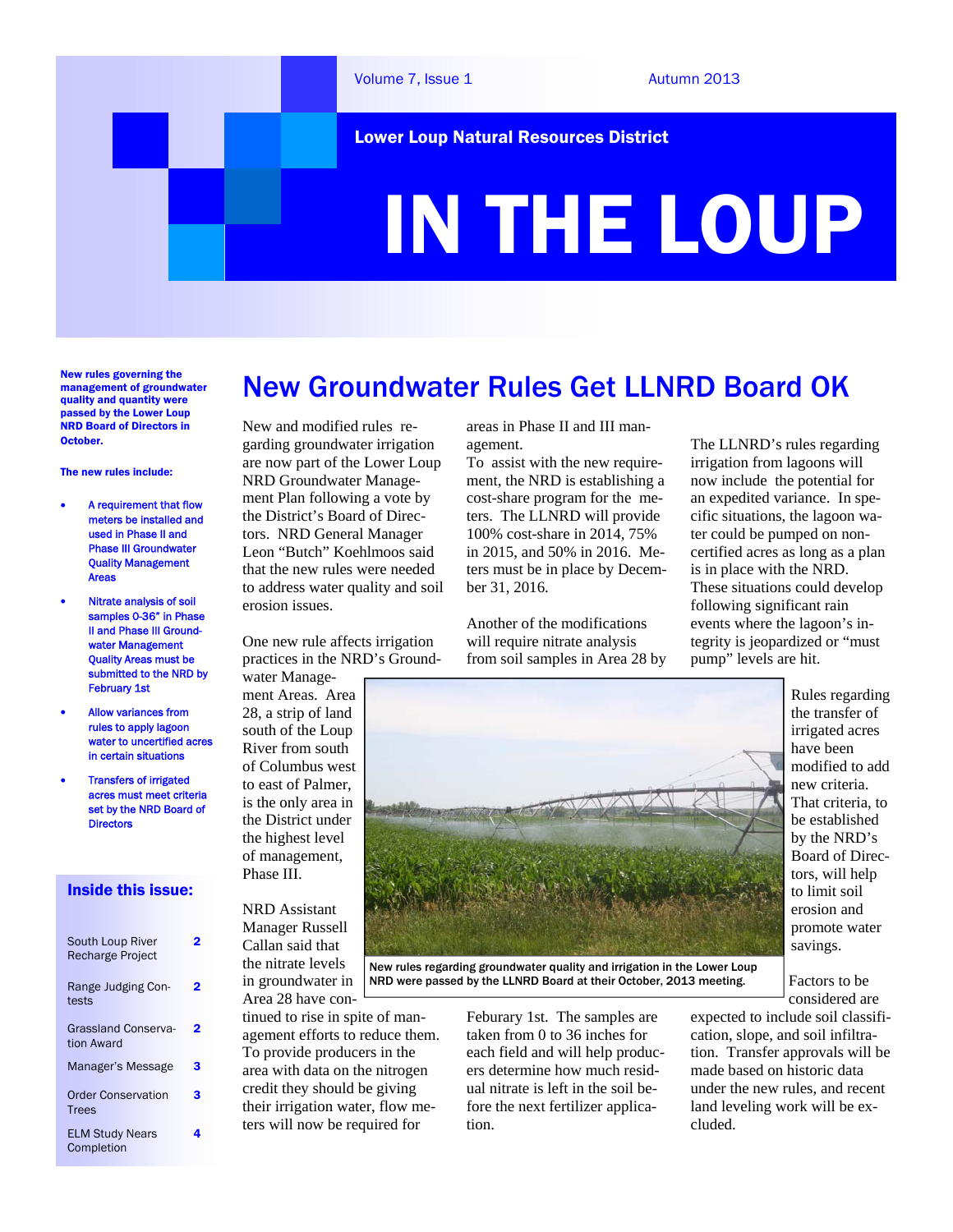IN THE LOUP



As dirt work is done for placement of a piezometer, core samples are saved for analysis of the geological components of the soil.

*Nebraska's NRDs... Protecting Lives Protecting Property Protecting The Future* 



Alvin Kruml of Sargent was awarded the 2013 Grassland Conservation Award.

### South Loup River Recharge Project Begins

How much does groundwater use and precipitation affect recharge on water flows in the South Loup River? The Lower Loup NRD has teamed up with other NRDs, UNL Conservation and Survey Division, and the US Geological Survey to get answers to that question.

The three-year study began in October in the Arnold area of

Custer County and is expected to provide better data on which water management decisions can be made.

Work this fall includes installation of several shallow wells with pressure monitoring equipment, called piezometers, to determine the difference in head pressure between the river and nearby groundwater stations.

A lysimeter will also be used to monitor the amount of precipitation that moves below the vegetative root zone.

The area for the study was selected based on the location of a USGS stream gage in the vicinity and the area's dissected plains geography. The LLNRD will use the data gathered in its work with groundwater models.

### Over 800 Take Part In Range Judging Events

Two range judging contests in September, hosted by the Lower Loup NRD and the Natural Resources Conservation Service, helped to educate over 800 participants on grassland and range management.

The Area IV Range Judging Contest was held on September 17th at Gates in Custer County. The Senior Division of the contest was won by Rachel Ibach of S-E-M and

the top score in the Junior Division was from Ali Stout of Burwell.

Sargent had the top Senior team: Jack Gibbens, Dexter Griebel, Kolby Grint and Madison Kozeal. Burwell led the Junior teams: Stout, Breanna Dawe, Lane Jensen, and Ty Chaffin.

The LLNRD and NRCS also hosted the State Range Judging Contest on September

26th in western Platte County.

The Senior Division was won by Seth Wetovick of Fullerton and Kyle Linders of West Holt finished on top in the Junior Division. Fullerton had the top Senior team: Wetovick, Ethan Lesiak, Ellie Lesiak, and TJ Ostransky. The top Junior team was from West Holt: Linders, Riley Bilstein, Aaron Seger, and Jessie Mohnsen.

### Kruml Wins Grassland Conservation Award

Alvin Kruml of Sargent has received the 2013 Nebraska Outstanding Grassland Conservation Award from the Nebraska Association of Resources Districts (NARD). The Association presents the award annually to honor and promote outstanding grassland management.

Kruml's livestock operation covers 1,290 acres in eastern Custer County. Kruml has implemented cross-fencing,

watering corrals, and rotational grazing. Kruml said he uses these tools to distribute livestock evenly across the pastures, maintaining stability and a high level of grass quality. He had 13,000 feet of pipeline pulled in to his pastures and seven tanks added to the operation for better watering management.

Kruml also created farmstead and livestock windbreaks using transplanted cedar trees

that had been nuisances as they grew wild in his grasslands. He said those trees now provide additional carrying capacity for his pastures.

The Lower Loup NRD nominated Kruml for the award using data compiled by the staff at the USDA-Natural Resources Conservation Service office in Broken Bow. The award was presented at the NARD annual conference in Kearney September 23.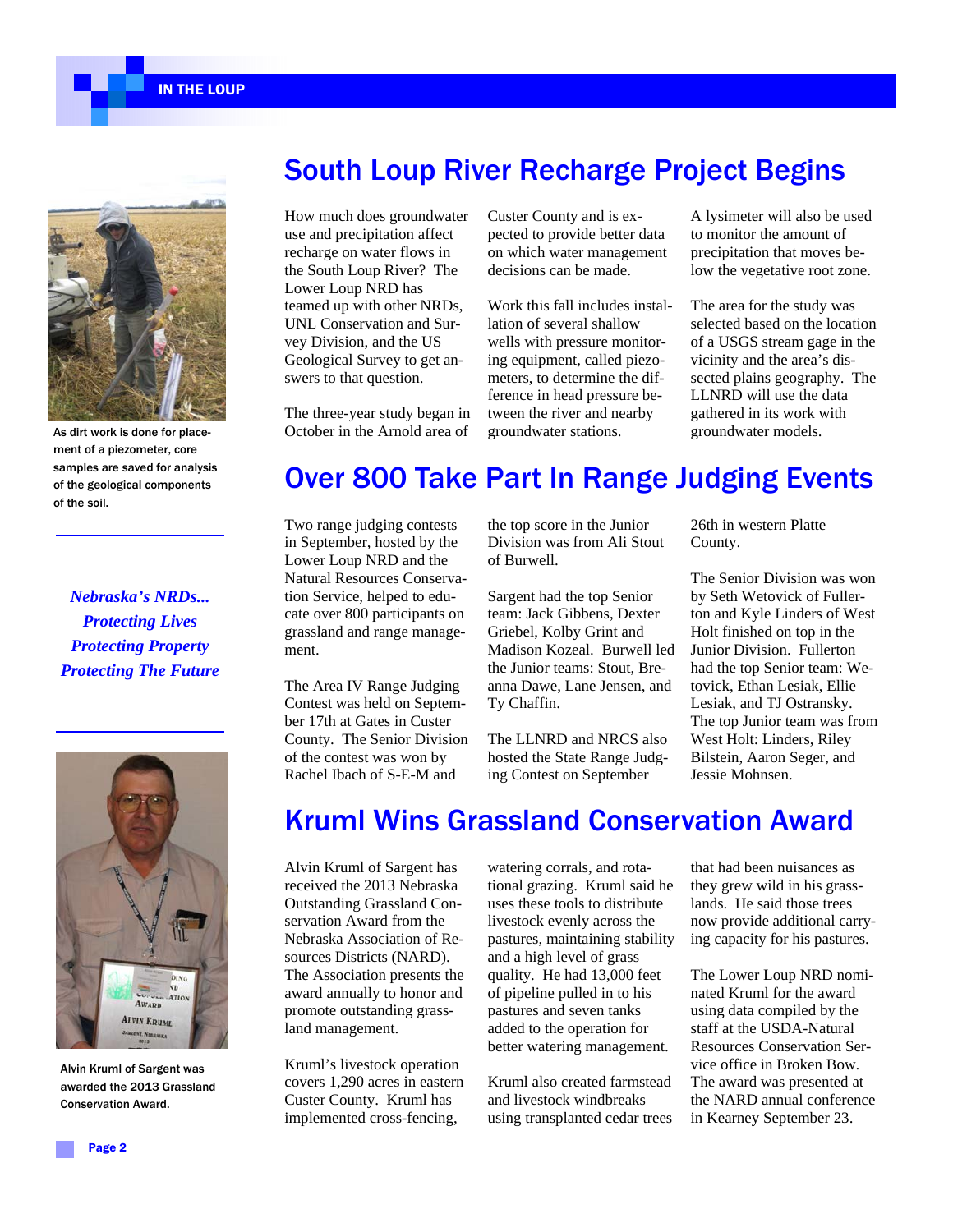## A Message From The Manager

Welcome to the latest edition of *In the Loup*. I am glad to share with you information on the work of this NRD and thank you for reading this newsletter.

In the last edition, I introduced some of the people who get the work of the NRD done every day. I shared information on the staff at the field offices in Albion and Columbus. In this issue, we go a little further west and take a look at the folks in the Spalding and Burwell field offices.

As I mentioned last issue, the Lower Loup NRD's field offices are located in your local Natural Resources Conservation Service (NRCS) offices. The NRCS is our federal partner in getting conservation on the land and NRD staff work in partnership with NRCS staff to provide services to the public.

Marie Schmeits has been with the LLNRD for 26 years,



the District Secretary in Greeley, and now Spalding. In Burwell,

Julie McBride has served

residents of Garfield, Loup and Wheeler Counties for 13 years. Their duties include serv-

ing as receptionists for the NRCS office and working with the public on both federal and NRD programs.

The secretaries are the NRD's local contacts for constituents in their areas. NRD Field Office secretaries are familiar with all our programs and can offer information on cost-share assistance, well and chemigation permitting, irrigated acres questions, and other programs of the District.

Dan Ray is another local NRD contact for the region. Dan has been with the NRD as a conservation technician for 37 years, handling water quantity and quality monitoring; chemigation inspections; conservation tree sales, planning and planting, field inspections; and working with local landowners in a variety of programs. Dan handles

conservation duties in the field for Greeley, Nance, and Boone Counties.

I urge all of

you to take time to visit your local NRD Field Office whenever you have a question, take the opportunity to meet our staff and allow us to assist you in any way we can to protect and conserve our natural resources, for now and for future generations.



Leon "Butch" Koehlmoos is the General Manager of the Lower Loup Natural Resources District.

*Visit The Lower Loup NRD Web Site www.llnrd.org* 

# Order Conservation Trees Now For 2014

Landowners in the Lower Loup Natural Resources District who want protection from the wind and snow, erosion control, wildlife habitat, as well as the landscape aesthetics, can place their orders now for conservation trees to be planted in 2014.

The Lower Loup NRD began accepting orders for conservation trees on November 1<sup>st</sup>. The NRD provides conservation tree seedlings at a cost of 80 cents per seedling and sell seedlings in bundles of 25. Each tree is a bare-root seedling between 10 and 18 inches long.

From windbreaks to buffer strips, tree-planting assistance is available by contacting your local Natural Resources Conservation Service office. The list of available tree and shrub species can be found on the NRD web site, www.llnrd.org

The Lower Loup Natural Resources District can provide a tree planting crew and offer tips on site preparation, seedling storage, and after planting care. The District also offers weed spraying to prepare planting sites and can install drip irrigation systems for newly planted trees.

Call Forester Richard Woollen of the Nebraska Forest Service at (308) 728-3221 for more information.



Numerous varieties of tree and shrub seedlings are available for order though the Lower Loup NRD's Conservation Tree Program.